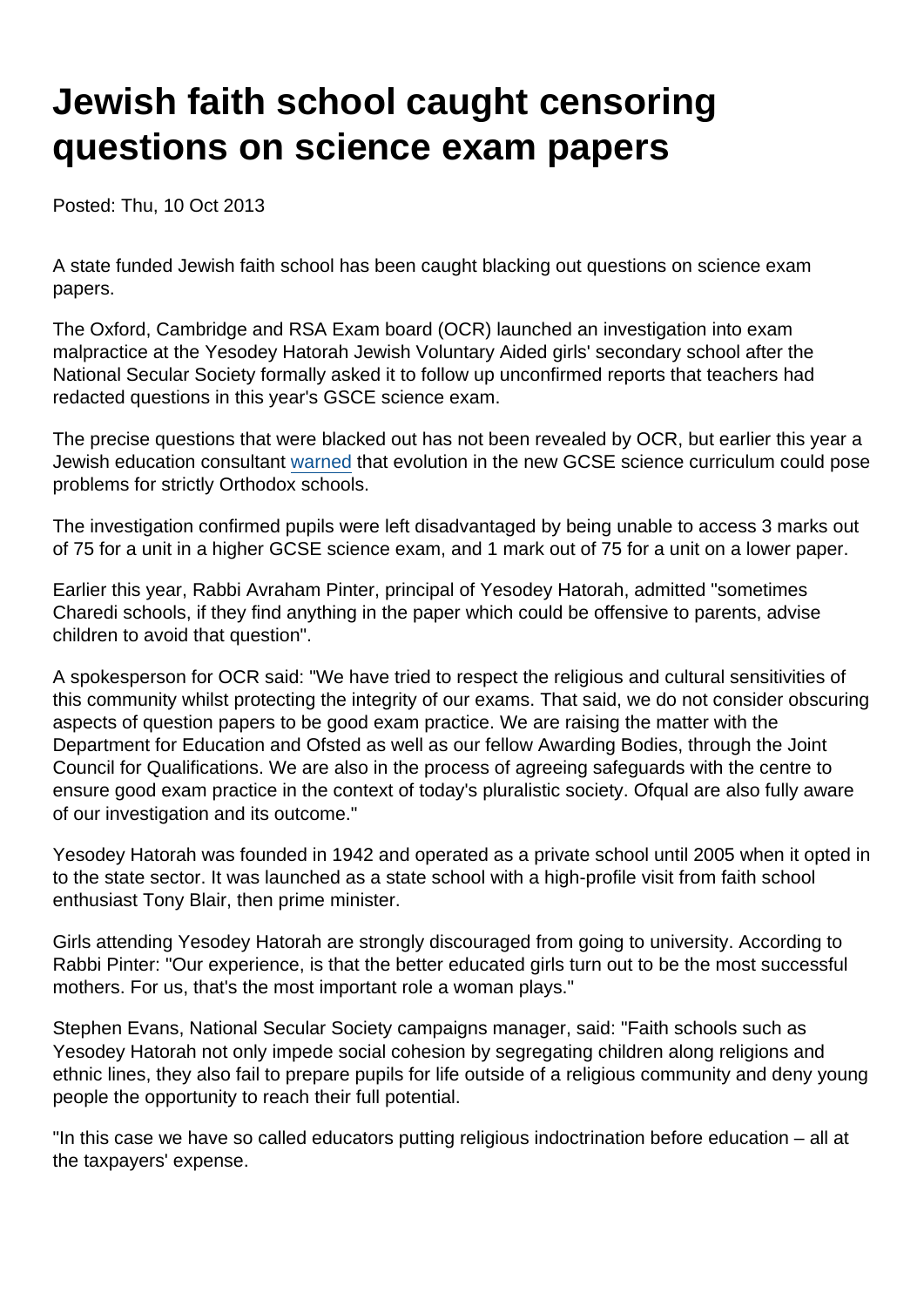"Pupils being denied the right to answer exam questions by teachers pushing their own religious agenda is shocking enough. However, the wall of silence surrounding this incident, and that it took the NSS to ensure this matter was properly investigated, reveals the extent to which not upsetting 'religious sensitivities' is now deemed more important than a young person's right to a rounded education.

"This is an extreme example of a common problem throughout our state education system: children's education being compromised by the influence of religious organisations. The time has come to draw a line under this faith schools experiment and separate the realms of religion and state education. Our schools should be about teaching young people how to think, rather than what to think."

## Join our national campaign against faith schools

We campaign for an inclusive and secular education system free from any form of religious privilege, partisanship, proselytization or discrimination. Please consider a donation, from as little as £1 a month, to help support our work in this area.

P.S. make sure to check out the related campaigns below.

- [Find out more](https://www.secularism.org.uk/faith-schools/)
- [Donate](https://www.secularism.org.uk/donate.html)
- [Share on What's App](whatsapp://send?text=http://www.secularism.org.uk/news/2013/10/jewish-faith-school-caught-censoring-questions-on-science-exam-papers?format=pdf)
- [Share on Facebook](https://www.facebook.com/sharer/sharer.php?u=http://www.secularism.org.uk/news/2013/10/jewish-faith-school-caught-censoring-questions-on-science-exam-papers?format=pdf&t=Jewish+faith+school+caught+censoring+questions+on+science+exam+papers)
- [Share on Twitter](https://twitter.com/intent/tweet?url=http://www.secularism.org.uk/news/2013/10/jewish-faith-school-caught-censoring-questions-on-science-exam-papers?format=pdf&text=Jewish+faith+school+caught+censoring+questions+on+science+exam+papers&via=NatSecSoc)
- [Share on Email](https://www.secularism.org.uk/share.html?url=http://www.secularism.org.uk/news/2013/10/jewish-faith-school-caught-censoring-questions-on-science-exam-papers?format=pdf&title=Jewish+faith+school+caught+censoring+questions+on+science+exam+papers)
- [Subscribe to RSS Feed](/mnt/web-data/www/cp-nss/feeds/rss/news)

Tags: [Creationism](https://www.secularism.org.uk/news/tags/Creationism), [Education](https://www.secularism.org.uk/news/tags/Education), [Faith Schools,](https://www.secularism.org.uk/news/tags/Faith+Schools) [Redactions](https://www.secularism.org.uk/news/tags/Redactions)

## Related Campaigns

## [Faith schools](https://www.secularism.org.uk/faith-schools/)

We want an inclusive education system, free from religious discrimination, privilege or control.

[Read More](https://www.secularism.org.uk/faith-schools/)

[Education & schools](https://www.secularism.org.uk/education/)